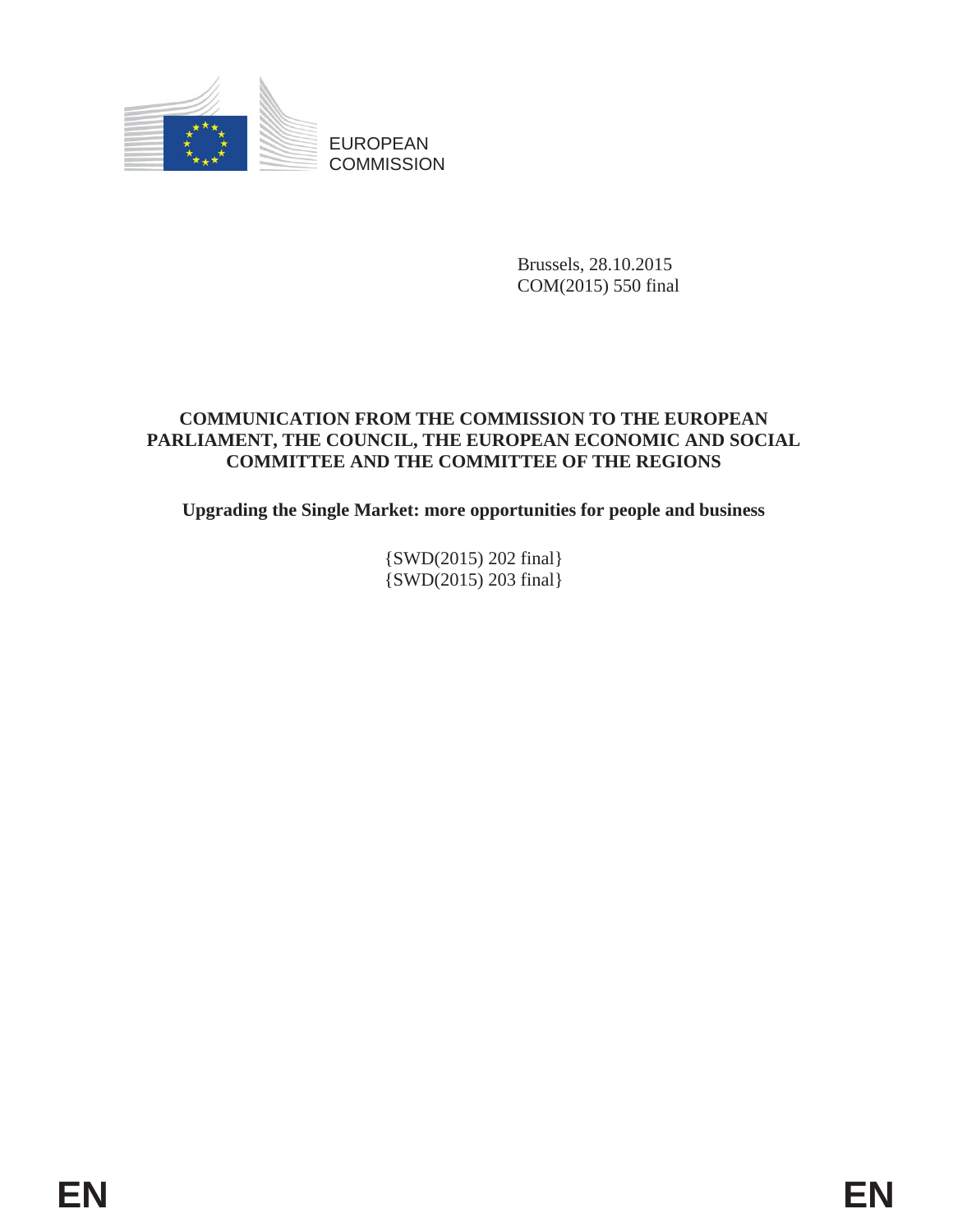# **1. UPGRADING THE SINGLE MARKET**

The Single Market is one of Europe's great achievements. In the past 50 years, it has generated new opportunities and economies of scale for European companies that have strengthened industrial competitiveness, it has created jobs and offered greater choice at lower prices for consumers and it has enabled people to live, study and work where they want. It has contributed to better integrating EU firms into international value chains and strengthening the global competitiveness of European companies.

But the EU and the Single Market need to adapt to a changing environment. Europe is facing economic and social challenges. The economic and financial crisis has tested our economies and created immense social costs. Unemployment remains stubbornly high across Europe, particularly among the young people who should be the heart of Europe's vitality. Low levels of growth have affected people's confidence in Europe. Inadequate levels of investment and obstacles in product and services markets have hampered productivity and the competitiveness of the European economy. Businesses often feel stifled by outdated and excessively burdensome regulations and unable to find the information that they need.

At the same time, innovation and global value chains are generating major new opportunities. Digital technologies are transforming many industrial sectors, leading to more efficient production and new, innovative business models. Manufacturing and services are increasingly being merged into smart and clean business offers that provide greater value added for customers. But this innovation is also challenging traditional business models and established relationships between consumers and business operators.

# **1.1. A deeper and fairer Single Market**

The European Commission that came into office in November 2014 is responding to these challenges. It has made increasing jobs, growth and investment its top priority and is pursuing it by deepening the Single Market across sectors and policy areas.

Within a month of taking office, the Commission launched its **Investment Plan** for Europe and the European Fund for Strategic Investments. The plan is already up and running, starting to counter the decline in investment and driving economic recovery. One of the plan's objectives is to create a better business environment for investment by providing greater regulatory predictability and further strengthening the Single Market.

In February 2015, the Commission built on this with the **European Energy Union**, aiming to ensure that consumers and businesses have access to secure, affordable and climate-friendly energy and making the internal energy market a reality across the EU.

In May, the Commission unveiled a **Digital Single Market Strategy** to meet the challenges of the digital economy. A connected digital Single Market will improve access for consumers and businesses to online goods and services while creating the right conditions for networks to flourish and maximising the growth potential of Europe's digital economy.

And last month, the Action Plan on building a **Capital Markets Union** was released. The Action Plan should result in lower costs of borrowing, improved start-up financing and a broader investor base. This will make it easier for Europe's firms to get access to the finance they need to modernise and expand by linking investors with those who need funding. The Capital Markets Union will make the financial system more stable and increase competition.

We need a Europe that is open to the world and a world that is open to Europe. As outlined in its Communication **Trade for All** adopted earlier this month, the Commission has redesigned its trade and investment policy to make it more effective and more transparent, in tune with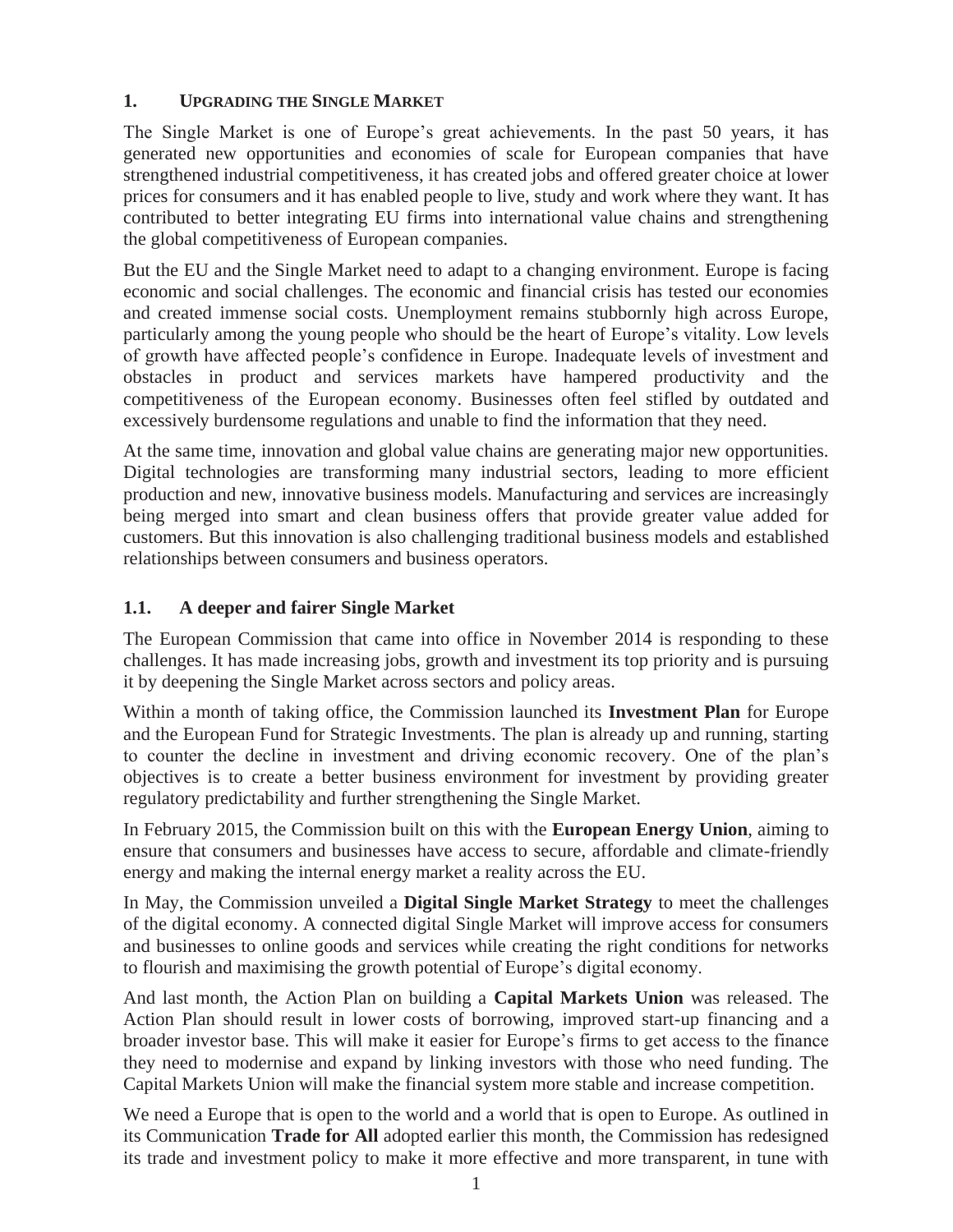our European values. It is working hard to secure an ambitious, fair and effective outcome to the **Transatlantic Trade and Investment Partnership**.

The planned **Circular Economy package** will create new competitive advantages for Europe. It will aim to ensure that valuable natural resources are preserved while boosting competitiveness, innovation and job creation in the design, manufacturing, use, repair and recycling of products, and in waste management.

In order to ensure a fairer Single Market, the EU must also respond effectively to the concerns of people and businesses. They must have the assurance that the Single Market is protecting and empowering them.

People need to be confident that their rights as employees are not undercut. To address those concerns, the forthcoming **Labour Mobility package** will support labour mobility through better coordinated social security systems and a targeted review of the Posted Workers Directive.

People and businesses need to see fairness also in the area of **tax**. It is crucial that companies who benefit from the Single Market are no longer able to exploit differences and loopholes in national tax regimes. The Commission is finalising in-depth investigations on tax rulings in a number of Member States and working to secure the quick implementation of the recently adopted Directive on tax rulings. With the recent Action Plan for fair and efficient corporate taxation, the Commission has rolled out an ambitious programme to ensure that taxes are paid where profits are generated.

Finally, the Commission is taking forward a number of sectoral initiatives relevant for the Single Market. For example, further measures to improve the Single Market for **road transport** will contribute to improved and more competitive transport services. The Commission will consider in particular how the rules on access to the haulage market can be made simpler and more enforceable. It will look at ways to ensure a level playing field for domestic passenger services, greater competition for the hiring of heavy goods vehicles, as well as how to strengthen the enforcement of applicable rules in the sector and ensure adequate working conditions and a level playing field.

Underpinning all these actions, the Commission has made a new start on **better regulation**. By focusing on Europe's real priorities, we are delivering better rules for better results. In many cases, one set of EU rules replaces a patchwork of 28 different national rules, making life easier for citizens and businesses, simplifying the legal framework, reducing regulatory burden across the Single Market and increasing regulatory predictability.

### **1.2. A new Single Market Strategy based on opportunity, modernisation and results**

These measures need to be complemented by a true European Single Market for goods and services.

For all the progress made, too many significant economic barriers remain, notably in the area of services. The Commission estimates that more ambitious implementation of the Services Directive would add 1.8 % of EU GDP. $<sup>1</sup>$ </sup>

Barriers to the free exchange of products and services, inadequate enforcement of existing rules, low levels of cross-border public procurement and insufficient political support for structural reforms limit the opportunities for businesses and citizens, resulting in fewer jobs and unnecessarily high prices.

 $\overline{a}$ 

<sup>&</sup>lt;sup>1</sup> http://ec.europa.eu/economy\_finance/publications/economic\_paper/2012/pdf/ecp\_456\_en.pdf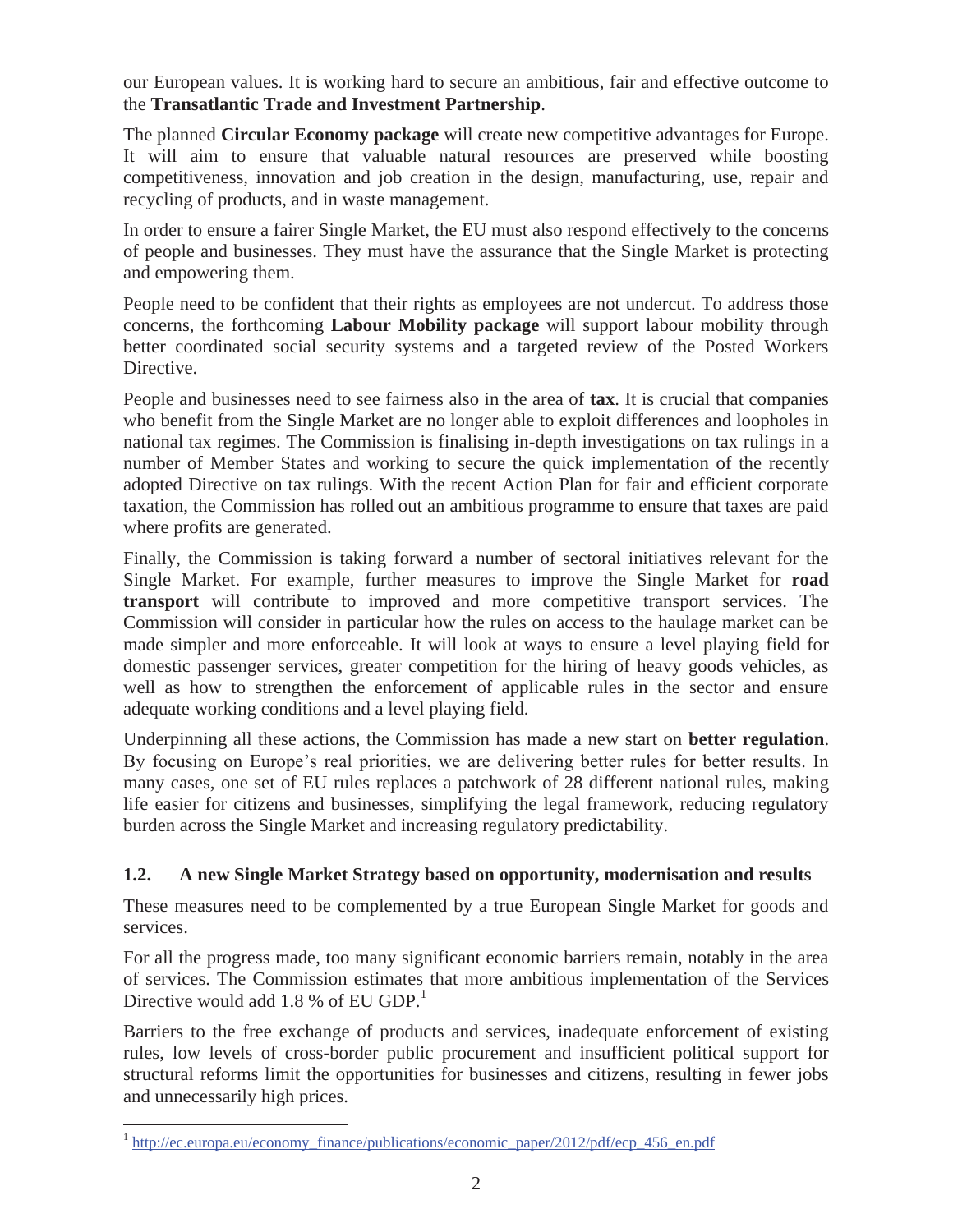These barriers also affect other policies in key areas, such as transport, telecommunications and energy. They make the EU less attractive for internal and external investments. They stifle innovation and discourage companies from developing new products and services in Europe, from hiring additional staff and from expanding to new markets.

So the Single Market needs to be revived and modernised in a way that improves the functioning of the markets for products and services and guarantees appropriate protection for people. This Strategy aims to achieve that. It is made up of targeted actions in three key areas:

- x **creating opportunities** for consumers, professionals and businesses;
- **•** encouraging and **enabling the modernisation and innovation** that Europe needs;
- **ensuring practical delivery** that benefits consumers and businesses in their daily lives.

Its focus is on practical measures helping small and medium-sized enterprises (SMEs) and start-ups to grow and expand, promoting innovation, unlocking investments and empowering consumers. These measures complement a number of sectoral initiatives, such as for example, initiatives improving the functioning and enforcement of the Single Market for road transport. They are underpinned by economic evidence, focussing on the economically most important obstacles. The legislative actions will be subject to further impact assessment work, which will then be the basis for the Commission's final decisions.

# **2. CREATING OPPORTUNITIES FOR CONSUMERS AND BUSINESSES**

### **2.1. Enabling the balanced development of the collaborative economy**

The way many services and assets are provided and consumed is rapidly changing: the collaborative economy, a complex ecosystem of on-demand services and temporary use of assets based on exchanges via online platforms, is developing at a fast pace. The collaborative economy leads to greater choice and lower prices for consumers and provides growth opportunities for innovative start-ups and existing European companies, both in their home country and across borders. It also increases employment and benefits employees by allowing for more flexible schedules, from non-professional micro jobs to part-time entrepreneurship. Resources can be used more efficiently thereby increasing productivity and sustainability.

According to a recent study,<sup>2</sup> the five main collaborative economy sectors (peer-to-peer finance, online staffing, peer-to-peer accommodation, car sharing and music video streaming) have the potential to increase global revenues from around EUR 13 billion now to EUR 300 billion by 2025. A third of European consumers say that they will increasingly participate in the collaborative economy.<sup>3</sup>

However, the emergence of new business models often impacts existing markets, creating tensions with existing goods and services providers. Both sides complain of regulatory uncertainty over the application of rules on consumer protection, taxation, licensing, health and safety norms, social security and employment protection. Hasty or inadequate regulatory responses to these challenges risk creating inequality and market fragmentation.

 $\frac{1}{2}$  Consumer Intelligence Series: The Sharing Economy. PwC 2015, https://www.pwc.com/us/en/technology/publications/assets/pwc-consumer-intelligence-series-the-sharing-

economy.pdf<br><sup>3</sup> ING International Survey: What's mine is yours - for a price. Rapid growth tipped for the sharing economy. http://www.ezonomics.com/ing\_international\_survey/sharing\_economy\_2015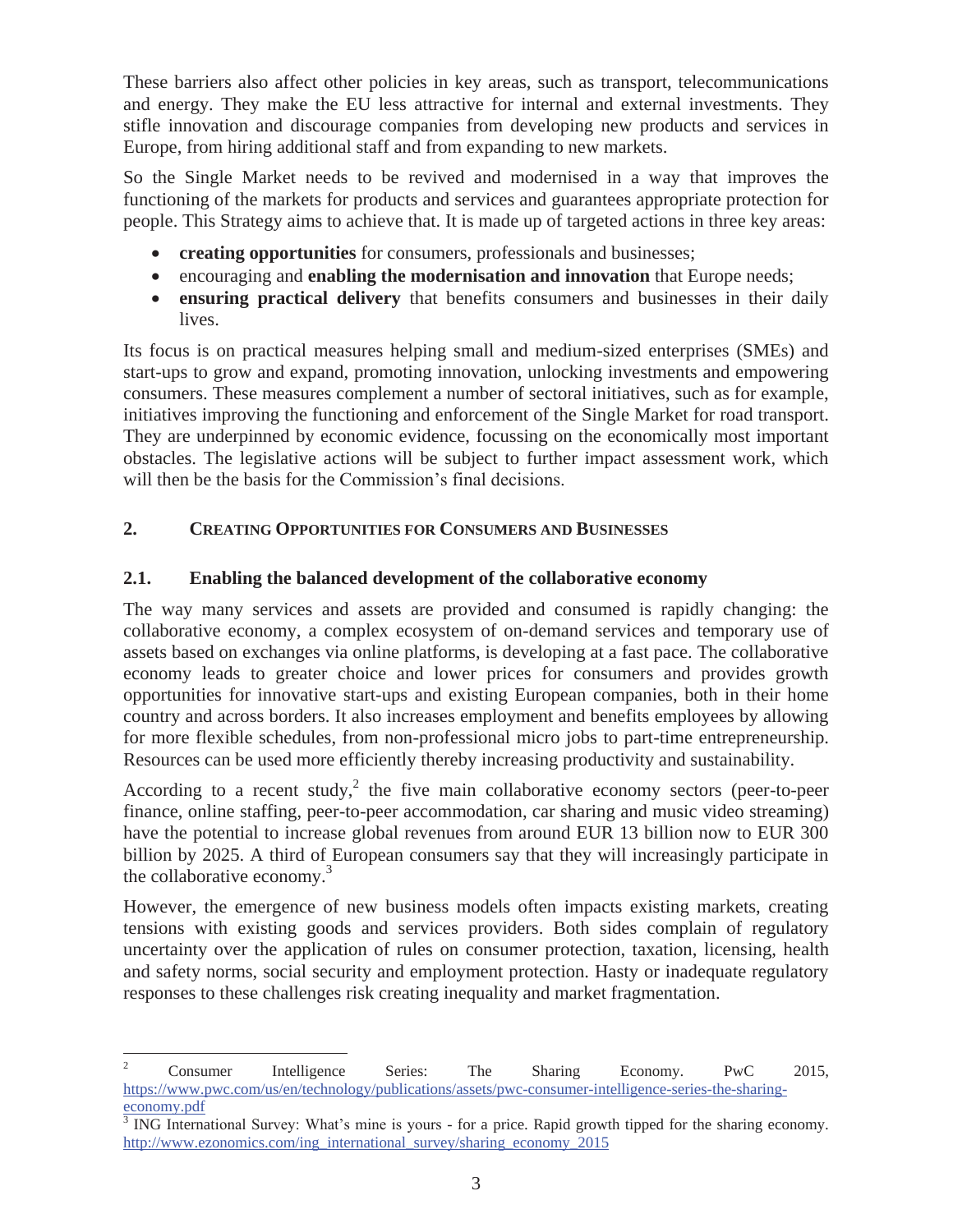Such difficulties and uncertainty need to be addressed. A clear and balanced regulatory environment is needed that allows the development of collaborative economy entrepreneurship; protects workers, consumers and other public interests; and ensures that no unnecessary regulatory hurdles are imposed on either existing or new market operators, whichever business model they use.

The Digital Single Market Strategy has already kick-started work to analyse the role of platforms, including in the collaborative economy. This initiative will be complemented by other cross-sector studies and active engagement with market operators, consumers and public authorities.<sup>4</sup>

Building on this work, the Commission will issue guidance on how EU law applies to collaborative economy business models and relevant provisions of national law. This guidance will be based on the Services Directive, E-Commerce Directive, European consumer legislation, as well as on relevant treaty provisions. It will consider international best practice and should help Member States and market operators better understand the applicable rules. It will also guide the Commission's enforcement action to ensure that national law does not hinder the development of the collaborative economy in an unjustified manner. The Commission will further assess whether and how any regulatory gaps need to be addressed. It will develop a monitoring framework helping to track the development of the collaborative economy at local, national, company and sector level.

*Actions: The Commission will develop a European agenda for the collaborative economy, including guidance on how existing EU law applies to collaborative economy business models. It will assess possible regulatory gaps and monitor the development of the collaborative economy.* 

### **2.2. Helping SMEs and start-ups to grow**

SMEs are the backbone of the European economy. Yet far too many obstacles remain for SMEs, start-ups and young entrepreneurs looking to grow in the Single Market. Many SMEs cater for a local or regional market. Few consider the EU their home market or set out with pan-European ambition. This limits innovation and job creation.

In particular, SMEs complain about:

- the complexity of VAT regulations;
- uncertainties over company law;
- understanding and complying with regulatory requirements;
- a lack of access to finance;
- $\bullet$  the fear of punitive bankruptcy laws;
- barriers to innovation.

The Commission is determined to address key difficulties that SMEs – start-ups in particular – face in all phases of their lifecycle.

Many entrepreneurs complain about the **complexity of VAT regulations** when looking to operate cross-border. In the Digital Single Market Strategy, the Commission announced a legislative VAT simplification measure to help small e-commerce businesses in particular to operate cross-border. In addition, the Commission will bring forward, as part of its Action Plan for a fraud-proof VAT system, a comprehensive simplification package for SMEs, with

<sup>&</sup>lt;sup>4</sup> A public consultation on the regulatory environment for platforms, online intermediaries, data and cloud computing and the collaborative economy was launched in September 2015.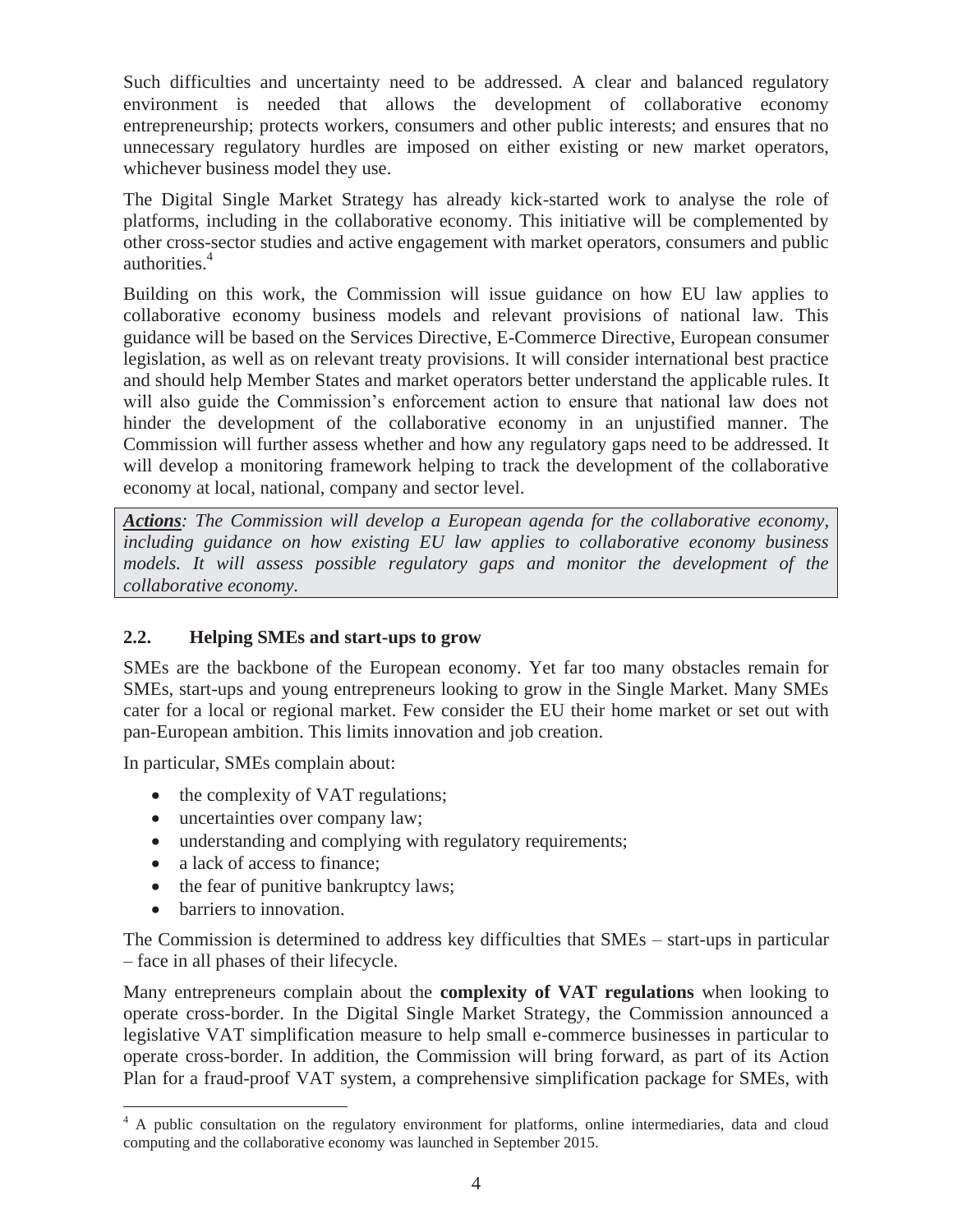the intention of reducing the administrative burdens experienced by such businesses. This is critical for their growth and will enable cross-border trade.

Entrepreneurs also complain about **uncertainties surrounding company law**. The Commission's Single Member Company proposal, which should be adopted by the colegislators without delay, will reduce the costs of company registration and simplify procedures. Building on this initiative, the Commission will consider further ways of achieving simpler and less burdensome rules for companies — while continuing to act against letterbox companies — including making digital solutions available throughout a company's lifecycle, in particular in relation to their registration and to the filing of company documents and information.<sup>5</sup> In light of the great difficulties which small companies, in particular, face when carrying out cross-border operations, the Commission will also examine the need to update the existing rules on cross-border mergers<sup>6</sup> and the possibility to complement them with rules as regards cross-border divisions. This could make it easier for SMEs to choose their preferred business strategy and better adapt to changes in market conditions, without weakening social and employment protection.

Start-ups also find it difficult to **identify and meet regulatory requirements**. This is why the Commission, when considering policy solutions or evaluating legislation, is paying particular attention to rules that affect SMEs, starting from the principle 'think small first'.<sup>7</sup> Member States have been working on the creation of 'one-stop-shops' to provide information on all the regulatory requirements that anyone starting a business in any sector of the economy will encounter. To complement these efforts, the Commission will launch a Start-up initiative to engage all relevant players, including entrepreneurs, start-up communities, social partners and regional and national authorities, with the aim of improving the environment for start-ups in Europe. As part of that initiative, it will organise a public consultation to get the ideas of entrepreneurs. The Commission can also benefit from the 'REFIT Platform'<sup>8</sup> to provide ideas to inform its decisions. It will examine in conjunction with stakeholders how the Single Digital Gateway, initiated as part of the Digital Single Market Strategy, can best address the requirements of start-ups. Together with the participants of the Start-up initiative, the Commission will develop specific features for the Gateway to facilitate the cross-border operations of start-up companies and help them to scale up across Europe.

SMEs and start-ups also find it difficult to **secure funding**. SMEs have already been placed at the heart of the Investment Plan for Europe. For instance, a quarter of the European Fund for Strategic Investments (EFSI) guarantee will be used to support innovative SMEs and midcaps, to ensure more and faster access to risk finance for start-ups.<sup>9</sup> In addition, the Capital Markets Union is taking forward a range of measures in support of venture capital and risk capital financing in the EU. In this context, the Commission will bring forward proposals for a European venture capital fund of funds, supported by the EU budget and open to others

 $\overline{a}$ 

 $<sup>5</sup>$  Possible solutions would seek to achieve these objectives through legislative and/or non-legislative measures,</sup> but without relating to any particular type of company.<br><sup>6</sup> See Directive 2005/56/EC on cross-border mergers of limited liability companies.

See the Commission's Better Regulation Guidelines, SWD(2015) 111.<br><sup>8</sup> http://ec.europa.eu/smart-regulation/better\_regulation/key\_docs\_en.htm

 $\overline{P}$  The EU financing instruments for start-ups and SMEs include EFSI and InnovFin (EU Funding for Innovators), which have a strong risk finance aspect for innovation, in part due to their links to Horizon 2020. The SME Initiative - ESIF and Horizon 2020/COSME (EU programme for the Competitiveness of Enterprises and Small and Medium-sized Enterprises) - via the European Investment Bank (EIB) Group, provides uncapped guarantees for loans to SMEs and small midcaps; ESIF also supports a great number of incubators and is trying to motivate regions to cooperate across Europe in investing in smart specialisation and into key enabling technologies (KETs).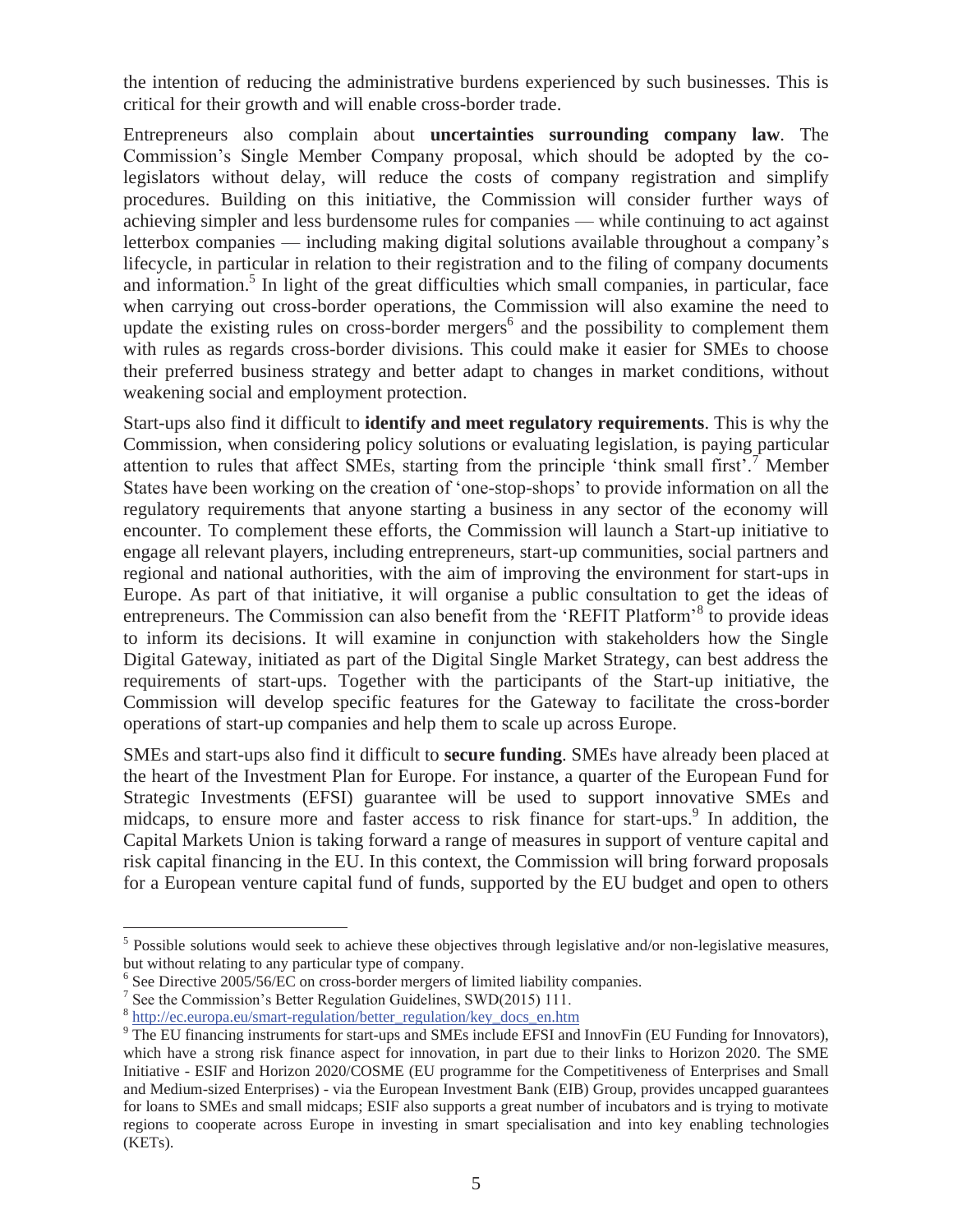in order to attract private capital, in line with the Investment Plan. The fund would be dedicated to promoting the creation and the upscaling of start-ups in the Single Market.

In addition, several EU funding programmes, such as Horizon 2020, COSME and the European Structural Investment Funds, include initiatives supporting SMEs and start-ups.<sup>10</sup> EU programmes also finance advice and support for SMEs and start-ups for their funding options and cross-border operations.11 The Commission will use COSME funds for information campaigns targeting young innovative SMEs to encourage them to expand crossborder and make use of the possibilities.

The effects of **bankruptcy** also deter people from entrepreneurial activity. The fear of the social stigma, legal consequences and the inability to pay off debts is stronger in Europe than in many other parts of the world, for example because of much longer debt discharge periods. This is a significant disincentive for entrepreneurs to start up a business. Entrepreneurs need to know that they will have a **second chance**. Building on existing work,<sup>12</sup> the Commission will support *bona fide* entrepreneurs and put forward a legislative proposal on business insolvency, including early restructuring and second chance, $13$  to ensure that Member States provide a regulatory environment that is able to accommodate failure without discouraging entrepreneurs from trying new ideas.

There are also **barriers to innovation**. The Commission Better Regulation framework sets out the tool needed to assess the possible impacts on innovation of new policy proposal and to identify existing barriers and possible ways to remove them. The REFIT platform can contribute advice on issues identified in the course of its work. In this context, the Commission will also seek to identify innovative markets where innovative regulatory approaches could be piloted to verify the feasibility and sustainability of innovative solutions and their ability to contribute to stimulating investment and hence job creation.

Europe would also benefit from **attracting** more **innovators** from the rest of the world. As highlighted in the European Migration agenda,<sup>14</sup> rules on attracting entrepreneurs, combined with support measures helping them to operate in the Single Market, could make Europe a more attractive destination for innovators from outside the EU. This could boost the creation of start-ups in Europe.<sup>15</sup>

*Actions***:** *The Commission will put forward a legislative proposal on business insolvency, including early restructuring and second chance, to address fear of failure and make sure that entrepreneurs have a second chance. It will aim to further remove administrative burdens to the starting and scaling-up of companies' activities, including through initiatives to facilitate the use of digital technologies and cross-border mergers and divisions. The* 

 $\overline{a}$ 

 $10$  These initiatives help leverage finance for companies through loan guarantees and risk finance in collaboration with the EIB Group. Their aim is to assist the establishment and expansion of innovative start-ups and SMEs by de-risking private investment and creating a more enabling ecosystem. This includes support for incubators at regional level and the strategic cross-border connection of value chains as a priority in the context of smart specialisation.

For example, via the Enterprise Europe Network.

<sup>&</sup>lt;sup>12</sup> Commission Recommendation of 12 March 2014 on a new approach to business failure and insolvency, C(2014) 1500.

<sup>&</sup>lt;sup>13</sup> Cf. also the Capital Markets Union Action Plan, COM(2015) 468.<br><sup>14</sup> COM(2015) 240.

<sup>&</sup>lt;sup>15</sup> Entrepreneurs from non-EU countries have great potential for innovation and job creation. OECD (2011) figures show that migrants from non-EU countries are more likely to start a new business (13.5 % self-employed versus 12.6 % for those born in the country) and contribute to job creation (foreign-born self-employed people who own a small or medium firm create between 1.4 and 2.1 additional jobs).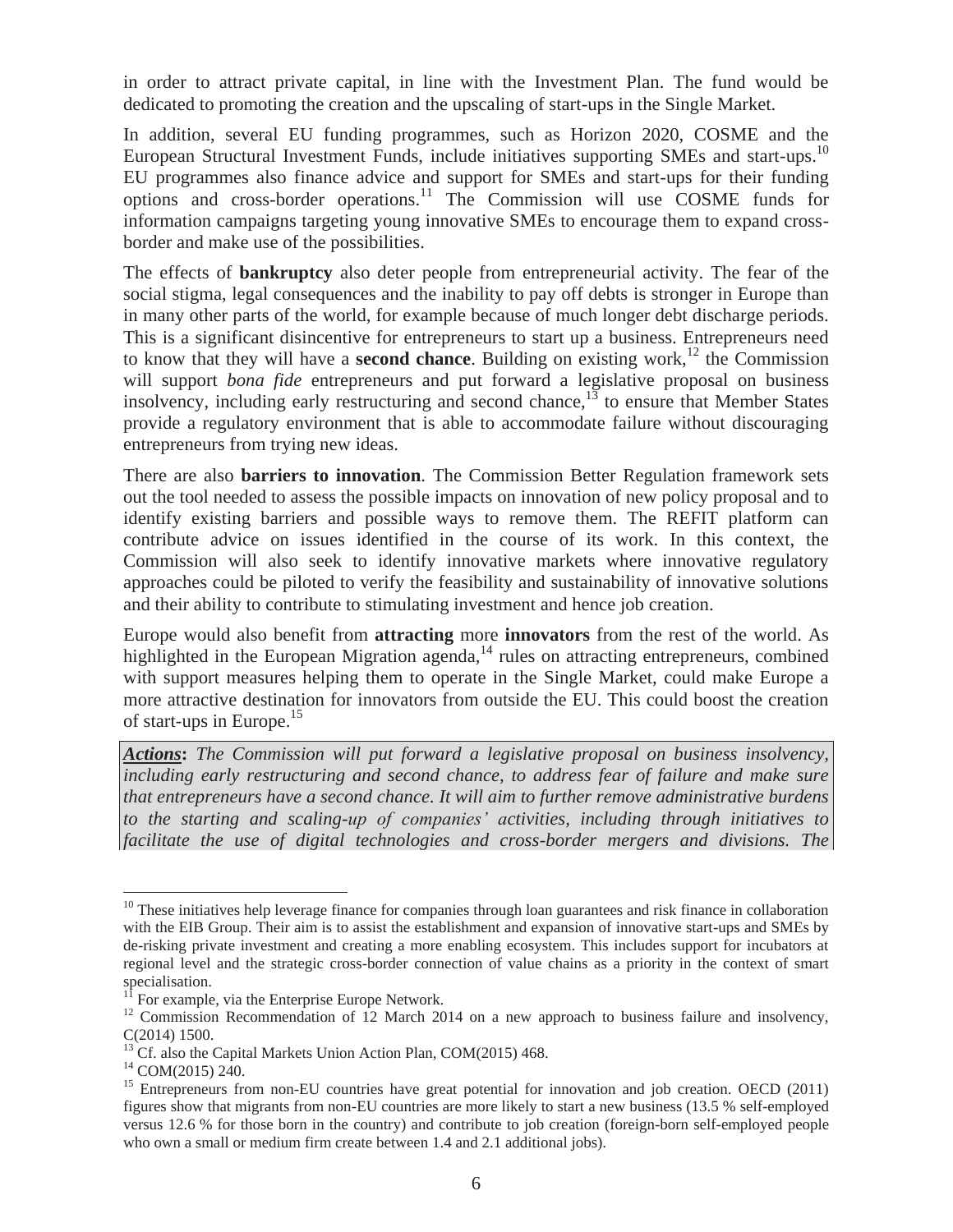*Commission will launch a Start-up initiative, to initiate a broad assessment of requirements for start-ups and* 

*ways to reduce such requirements and, where this is not possible, to facilitate compliance. This will include the development of specific features for the Single Digital Gateway to*  facilitate the cross-border operations of firms, in particular of start-up companies. The *Commission will use COSME funds to provide targeted information to encourage young innovative SMEs to expand cross-border and make use of the possibilities offered by the Single Market. Through the Investment Plan and the Capital Markets Union, the Commission will ease access to finance for entrepreneurs in Europe. The Commission will ask the REFIT platform to focus on barriers to innovation and discuss how they can be removed or reduced. Finally, the Commission will examine further possible measures to help attract innovators, such as the possible extension of the Blue Card approach to entrepreneurs.* 

### **2.3. Making the market without borders for services a practical reality**

The 2006 Services Directive led to a welcome modernisation of the economy across a variety of sectors. Member States adopted more than a thousand measures abolishing unjustified barriers to the provision of services by businesses and professionals.

Despite this, businesses and professionals still face too many difficulties operating across borders. They are hindered by differences — and sometimes inconsistencies — in the regulation of professions and 'reserved activities' across the EU, unnecessary regulatory barriers to the provision of services and a lack of clarity and predictability in certain key sectors for those who want to provide a service in other Member States.

Addressing the most problematic restrictions would have a positive impact on entrepreneurship and employment, lead to lower prices and a more effective resource allocation in Europe. This means acting on both professions and service provision.

**Professional services** generate 9 % of EU GDP and regulated professions accounted for around 20 % of the EU labour force.<sup>16</sup> Professional services are strongly connected with other sectors.<sup>17</sup> A more competitive and efficient professional services sector would therefore help industrial competitiveness and the economy as a whole.<sup>18</sup>

Today, Europe has over  $5000$  regulated professions,<sup>19</sup> involving over  $50$  million people. While regulations on the access and exercise of these professions were designed to protect both public interest and the beneficiary of the service provided, many of these regulations are now disproportionate and create unnecessary regulatory obstacles to the mobility of professionals, lowering productivity.

Recent studies<sup>20</sup> show that reforms implemented by a number of Member States to further open regulated professions led to job creation and better prices for consumers.<sup>21</sup>

<sup>19</sup> European Database of Regulated Professions:<br>http://ec.europa.eu/internal\_market/qualifications/regprof/index.cfm?fuseaction=home.home

 $\overline{a}$ <sup>16</sup> Measuring the prevalence of occupational regulation, a survey and a study contracted by the Commission in 2014, 2015, publication forthcoming.

<sup>&</sup>lt;sup>17</sup> Canton E., Ciriaci D. and Solera I., 'The Economic Impact of Professional Services Liberalisation', European Economy, Economic Papers 533, 2014.

<sup>18</sup> *Ibid.*

 $\frac{1}{20}$  Koumenta M., Humphris A., 'The Effects of Occupational Licensing on Employment, Skills and Quality: A Case Study of Two Occupations in the UK', Queen Mary University of London; Pagliero M., 'The effects of recent reforms liberalising regulated professions in Italy', University of Turin & Carlo Alberto College; Athanassiou E., Kanellopoulos N., Karagiannis R., Kotsi A., 'The effects of liberalisation of professional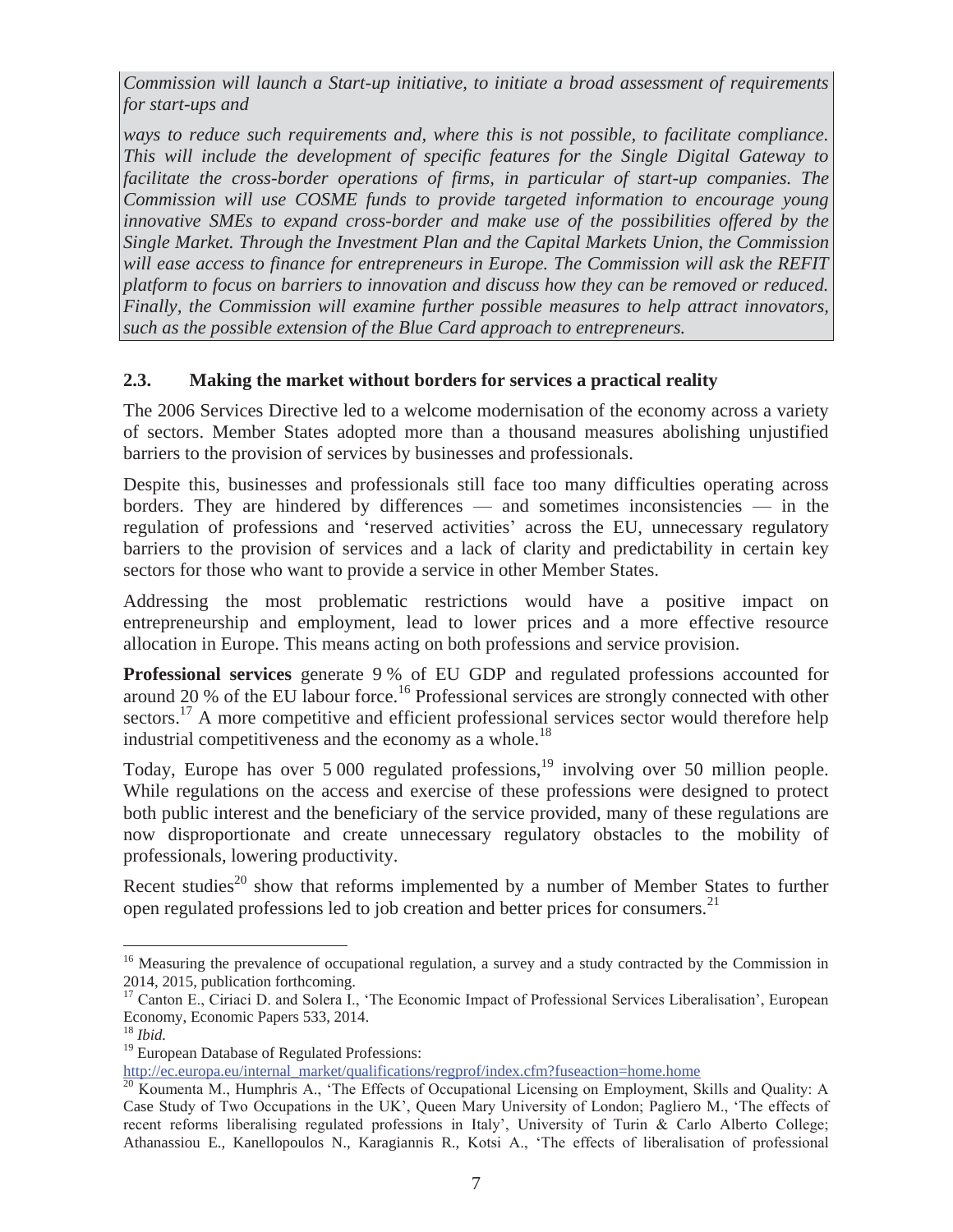# MEPs left cold by Moedas' fund of funds idea

Éanna Kelly, Science|Business

Henkel and Ehler tell Research Commissioner to put basic research first, venture capital second



Christian Ehler

Advertisement

**EU Research Commissioner** Carlos Moedas' ambition to boost the availability of venture capital by creating one or several fund of funds was rebuffed in the European Parliament last Thursday, with German MEPs Christian Ehler and Hans-Olaf Henkel telling Moedas his first priority should be ensuring enough money is flowing to basic research.

Moedas argued there is a shortage of venture capital (VC) to support technology start-ups which is why he is backing the creation of several fund of funds, run by professional external fund

managers, to gin up investment across Europe.

But Christian Ehler, who has already seen the research budget raided once under President Jean-Claude Juncker's Commission in order to furnish a similar investment scheme, challenged the focus, saying basic research is of foremost importance.

If the logic is cannibalising research in order to back venture capital, the Commissioner is putting the cart before the horse, Ehler said. "You're right when you describe the problem of VC capital. [But] if you don't fund research you don't have to seek out venture capital."